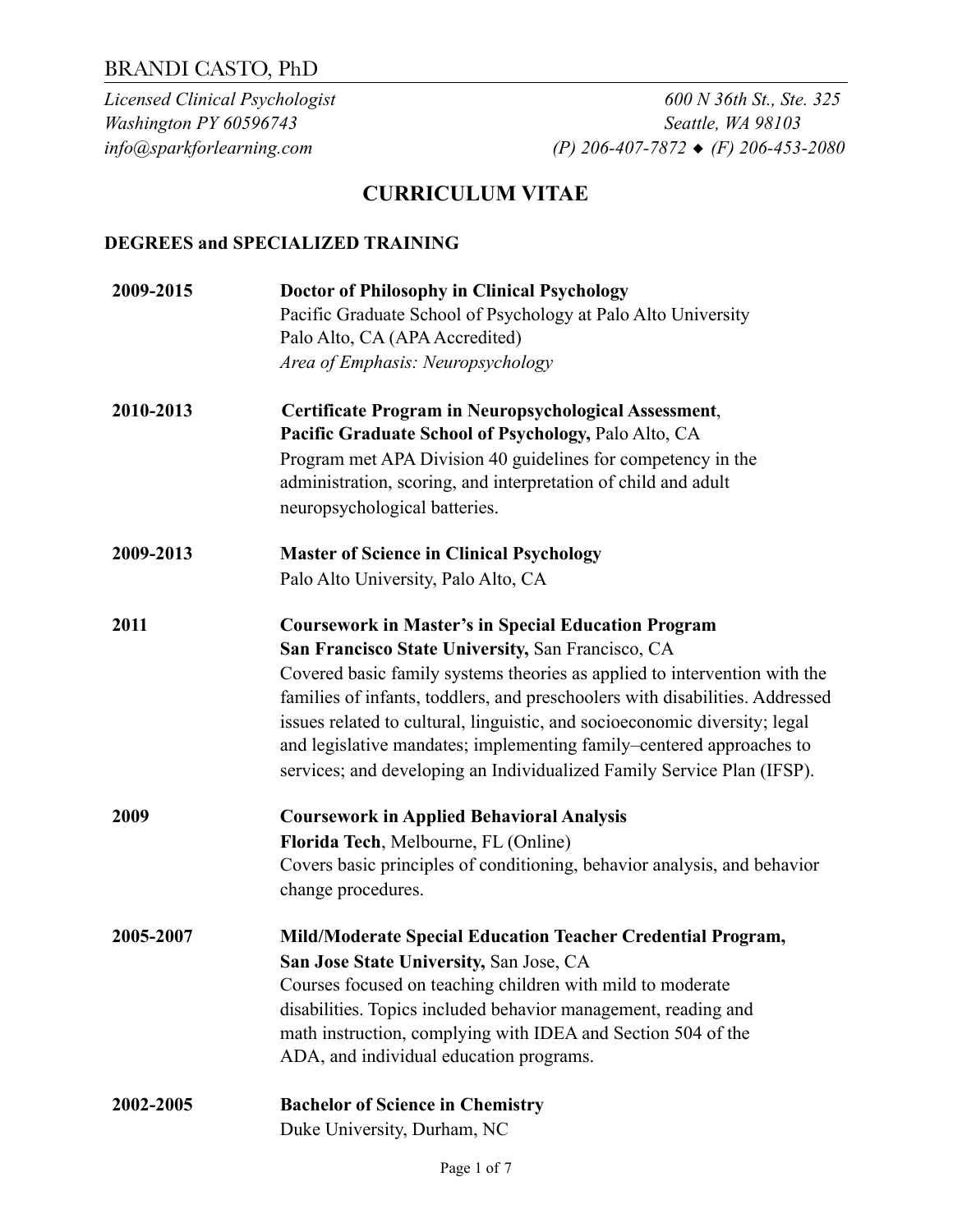*Licensed Clinical Psychologist 600 N 36th St., Ste. 325 Washington PY 60596743 Seattle, WA 98103 info@sparkforlearning.com (P) 206-407-7872* ◆ *(F) 206-453-2080* 

### **WORK EXPERIENCE in PSYCHOLOGY and in NEUROPSYCHOLOGY**

| $04/16$ -present | Private Practice, Spark for Learning, Seattle, WA                                                                                                                                                                                                                                                                                                                                                                                                                                                                                                                                                                                                                                                                                                                                                                                                                                                                                                                                                                                                                                                                                                                                                                                       |
|------------------|-----------------------------------------------------------------------------------------------------------------------------------------------------------------------------------------------------------------------------------------------------------------------------------------------------------------------------------------------------------------------------------------------------------------------------------------------------------------------------------------------------------------------------------------------------------------------------------------------------------------------------------------------------------------------------------------------------------------------------------------------------------------------------------------------------------------------------------------------------------------------------------------------------------------------------------------------------------------------------------------------------------------------------------------------------------------------------------------------------------------------------------------------------------------------------------------------------------------------------------------|
| 08/13-08/15      | Psychological and Neuropsychological Trainee and Intern<br><b>Community Health Awareness Council, Mountain View, CA</b><br>Conducted individual, family, and couples therapy in both a<br>school setting and a communitybased outpatient clinic.<br>Client population was ethnically and socioeconomically diverse,<br>$\bullet$<br>and presenting problems include a broad range of symptoms<br>related to depression, anxiety disorders, developmental disorders,<br>chronic illness and interpersonal difficulties.<br>Duties included psychological screening assessment, case<br>$\bullet$<br>conceptualization, treatment planning and implementation,<br>progress reports, and termination.<br>Collaborated with supervisors and internship students to develop<br>$\bullet$<br>and implement procedures and materials foundational to CHAC's<br>new assessment program.<br>Theoretical orientation: Empirically-based, integrative<br>$\bullet$<br>Supervisor: Stewart Kiritz, Ph.D., Licensed Psychologist,<br>٠<br>Adjunct Faculty, Stanford University Medical Center<br>Assessment Supervisor: Jennifer Keller, Ph.D., Licensed<br>Psychologist, Clinical Associate Professor,<br><b>Stanford University Medical Center</b> |
| $03/13 - 06/13$  | <b>Psychological Trainee</b><br>Private Practice of Dr. Carol Wong, San Mateo, CA<br>• Co-facilitate social skills groups for children with Autism<br>Spectrum Disorders.<br>• Client population was ethnically diverse.                                                                                                                                                                                                                                                                                                                                                                                                                                                                                                                                                                                                                                                                                                                                                                                                                                                                                                                                                                                                                |
| $07/12 - 08/14$  | <b>Neuropsychological Trainee</b><br>UCSF Pediatric Epilepsy Center, San Francisco, CA                                                                                                                                                                                                                                                                                                                                                                                                                                                                                                                                                                                                                                                                                                                                                                                                                                                                                                                                                                                                                                                                                                                                                  |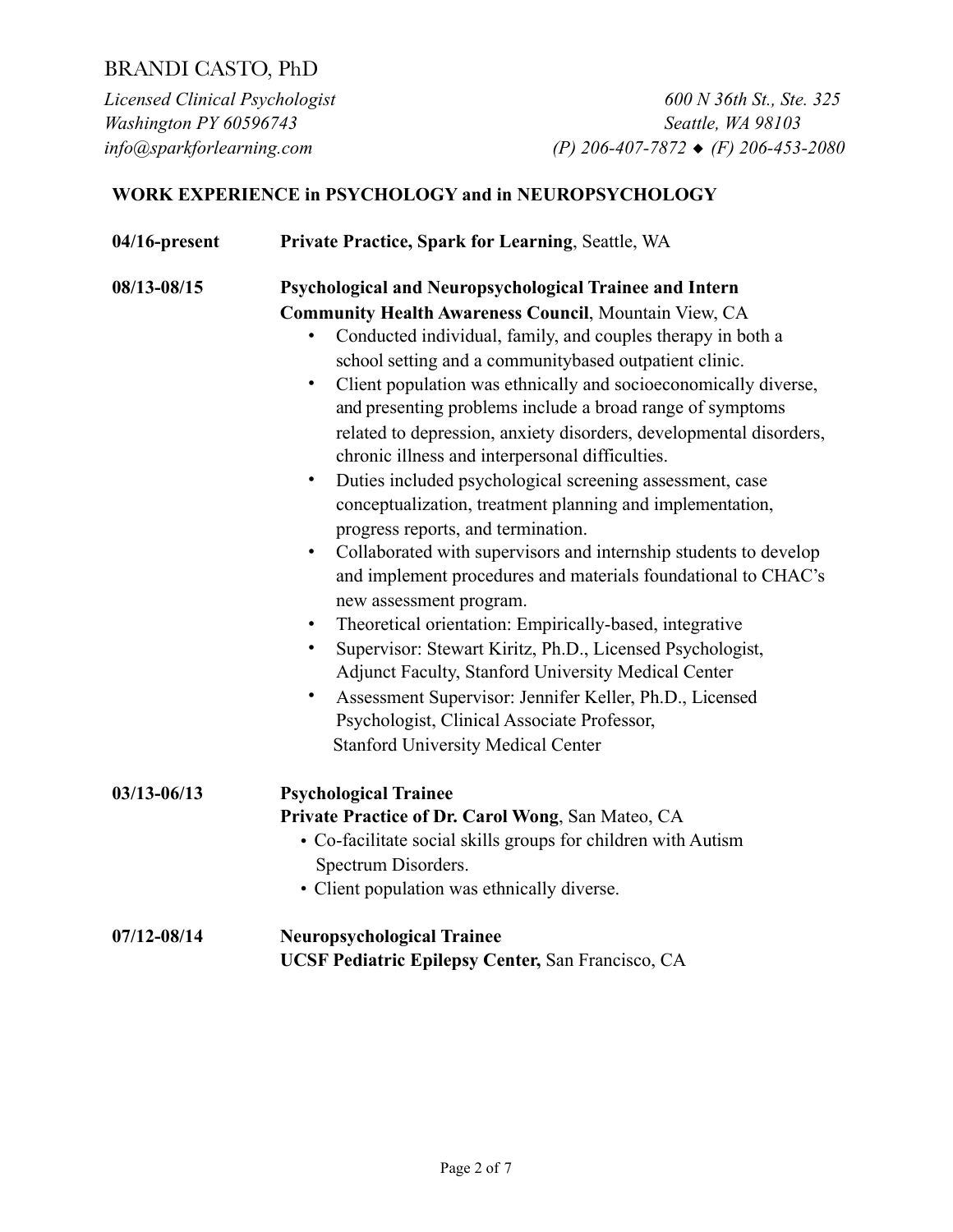*Licensed Clinical Psychologist 600 N 36th St., Ste. 325 Washington PY 60596743 Seattle, WA 98103 info@sparkforlearning.com (P) 206-407-7872* ◆ *(F) 206-453-2080* 

|                 | • Conducted neuropsychological assessment in a hospital setting.<br>• Client population was ethnically and economically diverse, including<br>children and adults, generally pre and postoperative.<br>• Duties included review of medical records, obtaining informed<br>consent and clinical history; administration of intelligence,<br>personality, and neuropsychological assessments; scoring and<br>interpretation of assessments; report writing; and participation in<br>feedback sessions.<br>• Assisted with WADAs.<br>• Participated in didactics including grand rounds and surgery case<br>conference.                                         |
|-----------------|--------------------------------------------------------------------------------------------------------------------------------------------------------------------------------------------------------------------------------------------------------------------------------------------------------------------------------------------------------------------------------------------------------------------------------------------------------------------------------------------------------------------------------------------------------------------------------------------------------------------------------------------------------------|
| $03/11 - 08/11$ | <b>Neuropsychological Trainee</b><br>San Francisco Neuropsychology Specialists, San Francisco, CA<br>• Conducted neuropsychological assessment and cognitive<br>rehabilitation in a private outpatient clinic.<br>• Client population was ethnically and economically diverse, including<br>children and adults, presenting with learning disabilities, seizure<br>disorders, and developmental disorders.<br>• Duties included obtaining informed consent and clinical history;<br>administration of intelligence, personality, and neuropsychological<br>assessments; scoring and interpretation of assessments; report<br>writing; and feedback sessions. |
| $06/10 - 03/11$ | <b>Psychological Trainee</b><br>Kurt and Barbara Gronowski Psychology Clinic, Los Altos, CA<br>• Conducted individual psychotherapy in community-based<br>outpatient clinic.<br>• Client population was ethnically diverse adults, presenting with a<br>broad range of disorders, including mood disorders, anxiety<br>disorders, and personality disorders.<br>• Duties included intake assessment, psychological screening<br>assessment, DSMIV diagnosis, treatment planning and<br>implementation, progress reports, case conference participation,<br>and termination.                                                                                  |
| 07/09-12/09     | <b>Behavioral Therapist Trainee, Pediatric Specialty Center,</b><br>The May Institute, San Jose, CA                                                                                                                                                                                                                                                                                                                                                                                                                                                                                                                                                          |

• Conducted Applied Behavior Analysis (ABA) with young children with developmental disabilities, primarily autism.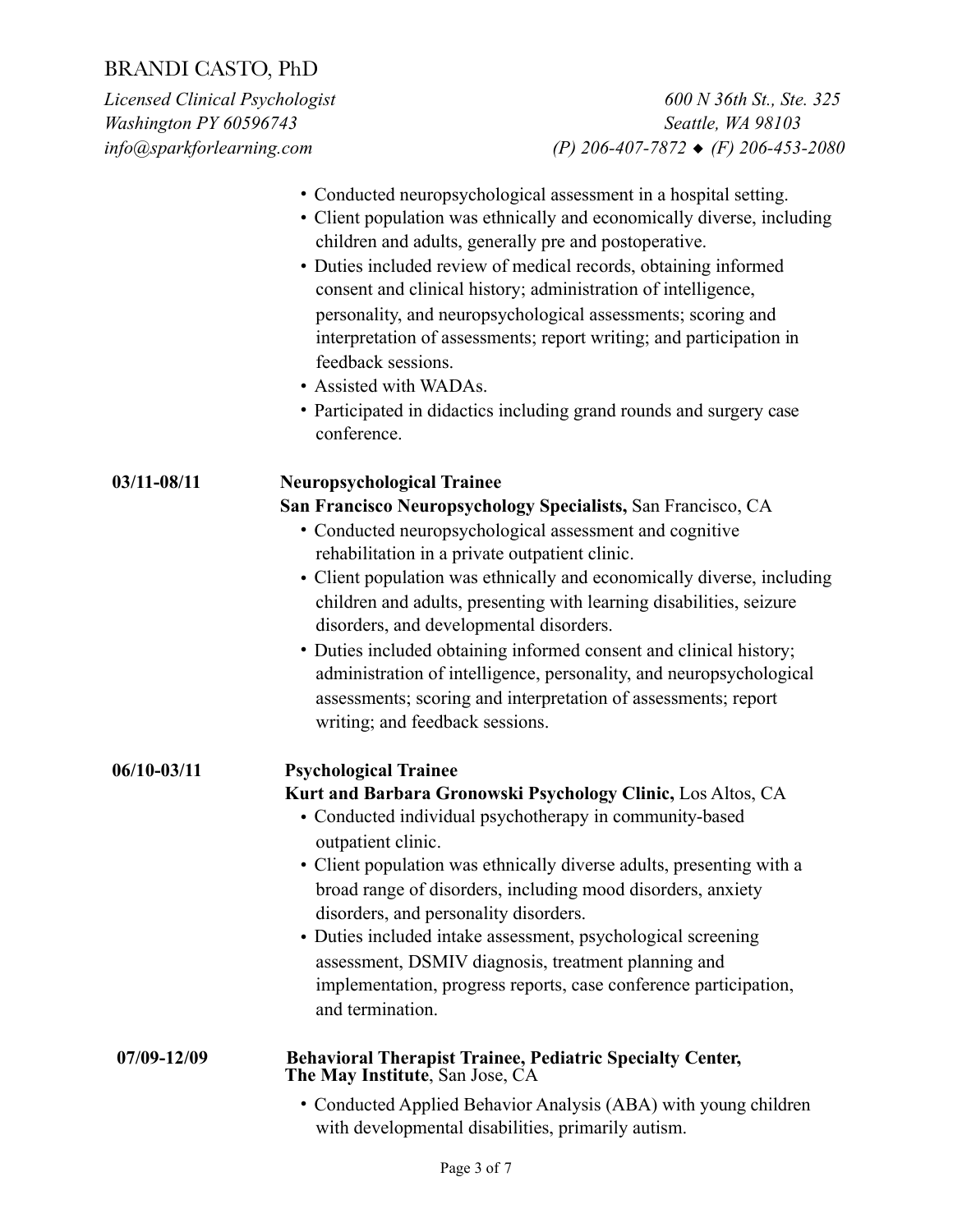*Licensed Clinical Psychologist 600 N 36th St., Ste. 325 Washington PY 60596743 Seattle, WA 98103 info@sparkforlearning.com (P) 206-407-7872* ◆ *(F) 206-453-2080* 

- Client families were linguistically and ethnically diverse.
- Participated in parent education and program planning.

#### **WORK EXPERIENCE in EDUCATION**

| $04/07 - 04/11$ | Tutor, Self-employed, San Francisco Bay Area<br>• Provided academic support and social skills instruction to students<br>ages 10 to adult, with a focus on students with developmental<br>disabilities and executive functioning challenges.<br>• Assisted with organizational, self-advocacy and study skills.<br>• Worked with students, administrators, teachers, and parents to ensure<br>that accommodations are implemented appropriately.                                                                                                                                                                |  |
|-----------------|-----------------------------------------------------------------------------------------------------------------------------------------------------------------------------------------------------------------------------------------------------------------------------------------------------------------------------------------------------------------------------------------------------------------------------------------------------------------------------------------------------------------------------------------------------------------------------------------------------------------|--|
| 07/09-08/09     | <b>Educational Assistant, Transition to College Program,</b><br>Menlo College, Atherton, CA<br>• Assisted with logistical coordination of psychoeducational<br>presentations, field trips, and educational assessment for college<br>students with learning disabilities and international students.<br>• Tutored students who required extra academic and study skills<br>help.<br>• Presented workshop on time management and study skills.<br><b>Supervisors: Peggy Hock, Ph.D., Learning Specialist</b><br>Mary White, Ph.D., Program Director                                                              |  |
| $04/07 - 02/08$ | <b>LSAT and SAT Instructor and Tutor, PowerScore, Inc.,</b><br>San Francisco Bay Area<br>• Developed adolescent and adult students' critical reading, logical<br>reasoning, and study skills as a class instructor and one-on-one<br>tutor.                                                                                                                                                                                                                                                                                                                                                                     |  |
| 06/05-04/07     | Special Education Teacher, Teach for America (TFA), San Jose, CA<br>• Designed and implemented an Individualized Education Program (IEP)<br>for each student as part of a team of administrators, specialists,<br>parents, and general education teachers.<br>• Administered and scored assessments, including the California<br>Alternate Performance Assessment (CAPA) and the Woodcock -<br>Johnson Tests of Achievement, Third Edition.<br>• Administered diagnostic testing to identify appropriate goals for<br>student achievement.<br>• Achieved "significant gains," a measure of success used by TFA. |  |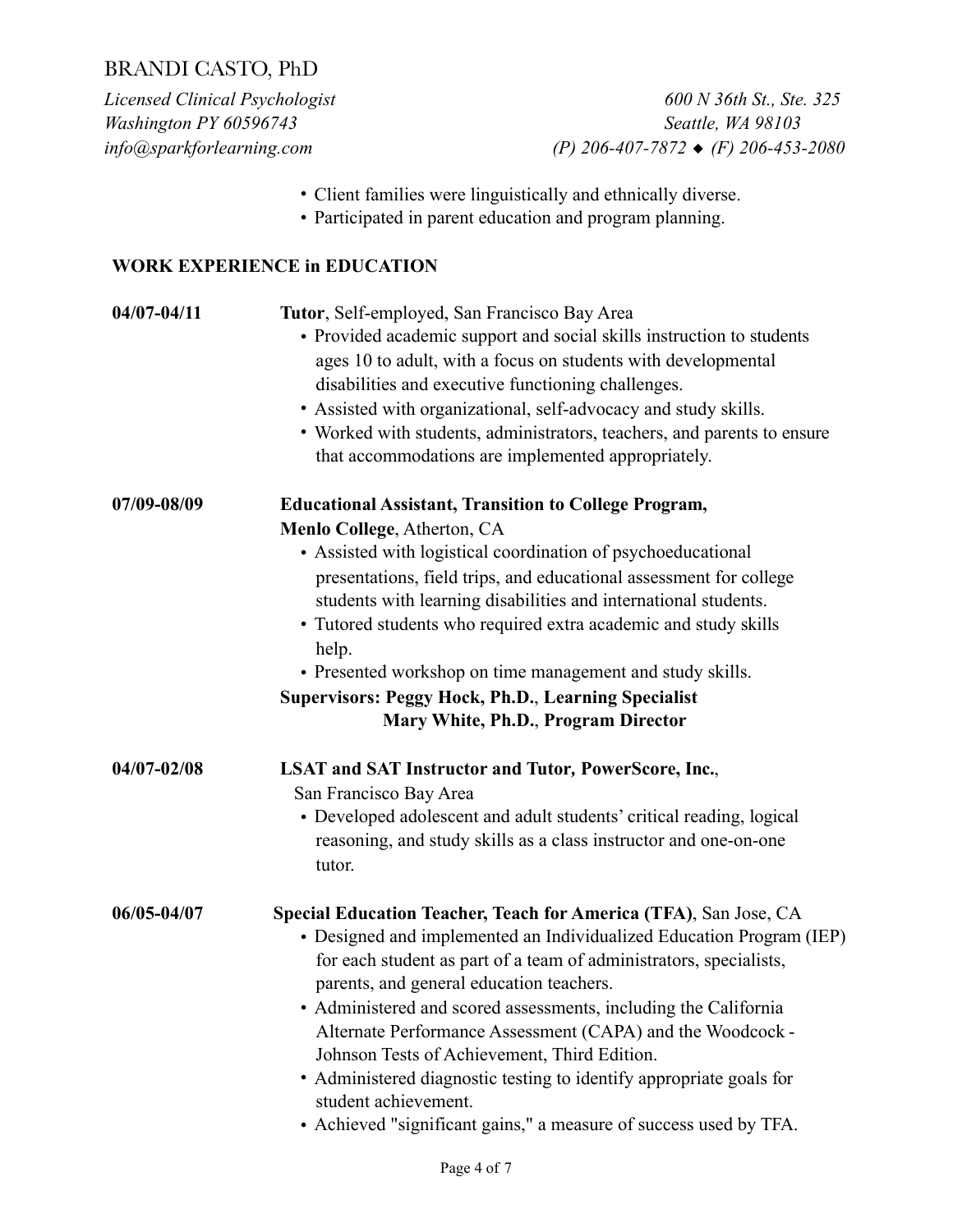*Licensed Clinical Psychologist 600 N 36th St., Ste. 325 Washington PY 60596743 Seattle, WA 98103 info@sparkforlearning.com (P) 206-407-7872* ◆ *(F) 206-453-2080* 

#### **WORK EXPERIENCE in RESEARCH**

| $01/12 - 05/15$ | <b>Dissertation Research: "</b> Brain mechanisms underlying reading without<br>phonology: implications for interventions in reading disabilities"                                                                                                                                                                                                                       |  |
|-----------------|-------------------------------------------------------------------------------------------------------------------------------------------------------------------------------------------------------------------------------------------------------------------------------------------------------------------------------------------------------------------------|--|
|                 | <b>BrainLENS Neuroimaging Laboratory</b>                                                                                                                                                                                                                                                                                                                                |  |
|                 | <b>University of California, San Francisco</b>                                                                                                                                                                                                                                                                                                                          |  |
|                 | • Performed ANOVA and multiple regression analyses using<br>behavioral data, as well as structural and functional MRI images.<br>• Conducted demographic analysis on the sample pool of subjects used<br>in imaging analysis.<br>• Wrote, defended, and published a dissertation based on the results.<br>Supervisor: Fumiko Hoeft, M.D., Ph.D., Principal Investigator |  |
| 08/13-08/14     | <b>Research Assistant, Neurology, University of California, San Francisco</b>                                                                                                                                                                                                                                                                                           |  |
|                 | • Trained study participants in mindfulness-based stress reduction                                                                                                                                                                                                                                                                                                      |  |
|                 | practice or in focused-attention placebo practice.                                                                                                                                                                                                                                                                                                                      |  |
| $02/11 - 08/12$ | Research Assistant, Stanford University, Palo Alto, CA                                                                                                                                                                                                                                                                                                                  |  |
|                 | · Administered and scored neuropsychological and educational                                                                                                                                                                                                                                                                                                            |  |
|                 | assessments to children ages 6 through 10 with and without a                                                                                                                                                                                                                                                                                                            |  |
|                 | family history of dyslexia.                                                                                                                                                                                                                                                                                                                                             |  |
|                 | • Wrote interpretive reports for parent use.<br>• Trained other students to administer assessments.                                                                                                                                                                                                                                                                     |  |
|                 | • Performed data entry related to participant demographics and                                                                                                                                                                                                                                                                                                          |  |
|                 | assessment results.                                                                                                                                                                                                                                                                                                                                                     |  |
| 03/09-06/11     | Research Assistant, Pacific Graduate School of Psychology, Palo Alto, CA                                                                                                                                                                                                                                                                                                |  |
|                 | • Contributed to the design of a study examining the                                                                                                                                                                                                                                                                                                                    |  |
|                 | relationships between gender, acculturation, and executive                                                                                                                                                                                                                                                                                                              |  |
|                 | functioning.                                                                                                                                                                                                                                                                                                                                                            |  |
|                 | • Assisted with researching, selecting, and modifying mental health                                                                                                                                                                                                                                                                                                     |  |
|                 | screening materials and acculturation measures.<br>• Administered neuropsychological assessments, including several                                                                                                                                                                                                                                                     |  |
|                 | DKEFS measures, as well as the WASI and Wisconsin Card Sorting                                                                                                                                                                                                                                                                                                          |  |
|                 | Test.                                                                                                                                                                                                                                                                                                                                                                   |  |
| 11/04-05/05     | Research Assistant, Chemistry Dept., Duke University, Durham, NC                                                                                                                                                                                                                                                                                                        |  |
|                 | • Completed an undergraduate thesis on protein folding using                                                                                                                                                                                                                                                                                                            |  |
|                 | fluorescence spectroscopy and a scanning electron microscope.                                                                                                                                                                                                                                                                                                           |  |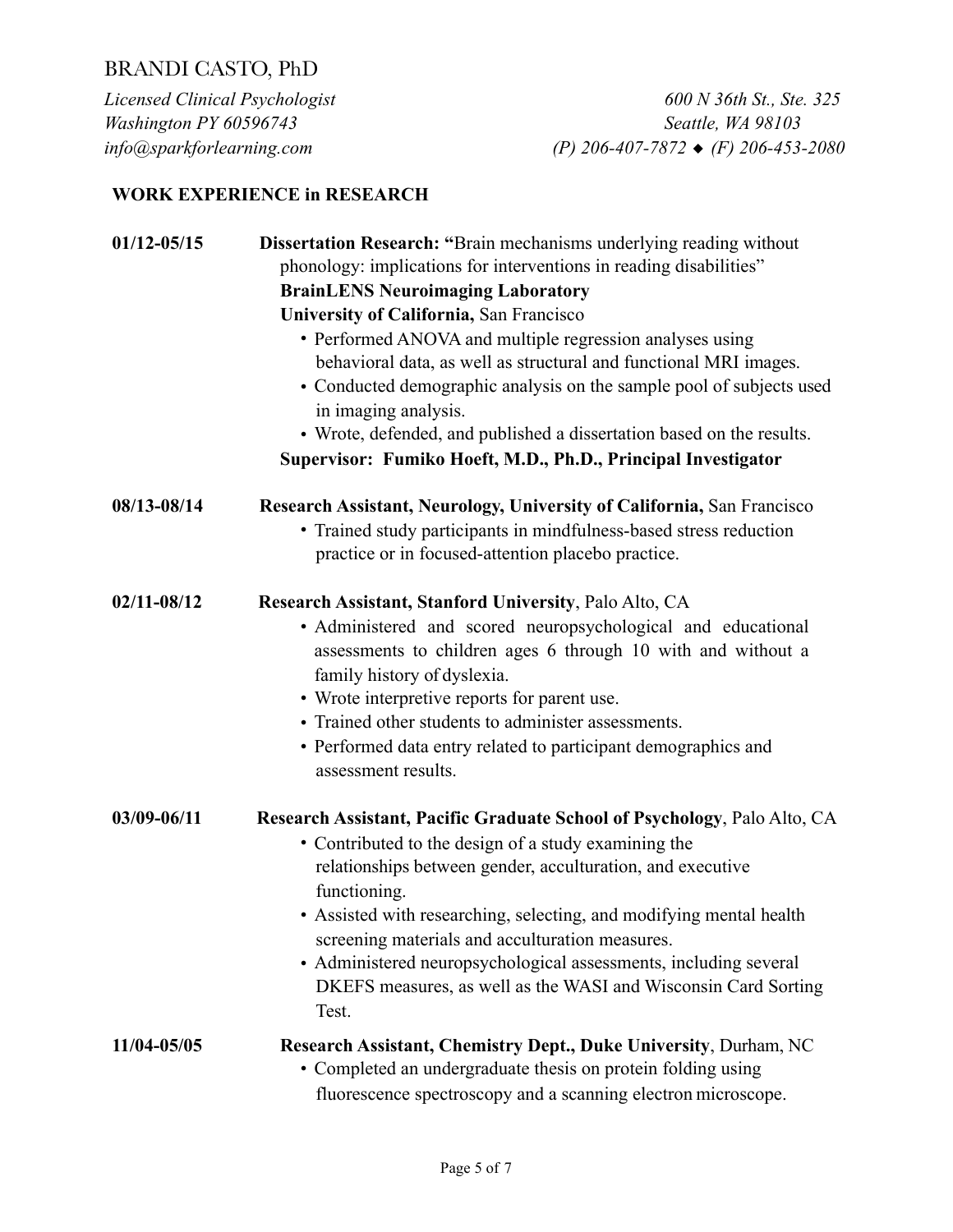*Licensed Clinical Psychologist 600 N 36th St., Ste. 325 Washington PY 60596743 Seattle, WA 98103 info@sparkforlearning.com (P) 206-407-7872* ◆ *(F) 206-453-2080* 

### **01/03-11/04 Research Assistant, Department of Pediatric Genetics, Duke University Medical Center,** Durham, NC

- Inserted a gene expression cassette into an adenovirus as an independent study project.
- Collected and organized data for use in an experiment involving the impact of retinol-A on gene expression in mice.
- Performed lab techniques such as PCR, protein assays, dissection, and tissue retrieval. Managed several colonies of mice with modified genomes.

#### **PROFESSIONAL PRESENTATIONS AND PUBLICATIONS**

- Myers, C. A., Vandermosten, M., Farris, E. A., Hancock, R., Gimenez, P., Black, J. M., **Casto, B** ... & Hulme, C. (2014). White matter morphometric changes uniquely predict children's reading acquisition. *Psychological Science*, *25*(10), 18701883.
- **Casto, B.,** Kaminetskya, M., Bugescu, N., Black, J., Hendren, R., Hoeft, F. (2014, February). *Brain Mechanisms Underlying Typical Reading despite Poor Phonological Processing*. Poster session presented at the meeting of the 42nd Annual Meeting of the International Neuropsychological Society, Seattle, Washington.
- Achal, S., Bray, S., **Casto, B**., Bugescu, N., Giminez, P., Soriano, T., & Hoeft, F. (2013, September). *Atypical FrontoParietal Reading Networks in Adults with Dyslexia*. Poster session presented at the meeting of the NeuroDevNet, Vancouver.
- Peery, S. & **Casto, B**. (2013, October). *Two cases of Delusion of Inanimate Doubles, a Variant of Capgras Syndrome*. Poster session presented at the meeting of the National Academy of Neuropsychology, San Diego, CA.
- **Casto, B.** & Peery, S. (2012, November). *Development of Factitious Disorder after Mild Traumatic Brain Injury in an Adolescent Female*. Poster session presented at the meeting of the National Academy of Neuropsychology, Nashville, TN.

#### **ELECTED/POSITIONS HELD**

- **2009-2010 First Year Representative, Ph.D. Student Council**, Pacific Graduate School of Psychology at Palo Alto University, Palo Alto, CA
- **2003-2005 Social Vice President, Chi Delta Chapter of Psi Upsilon**, Duke University, Durham, NC